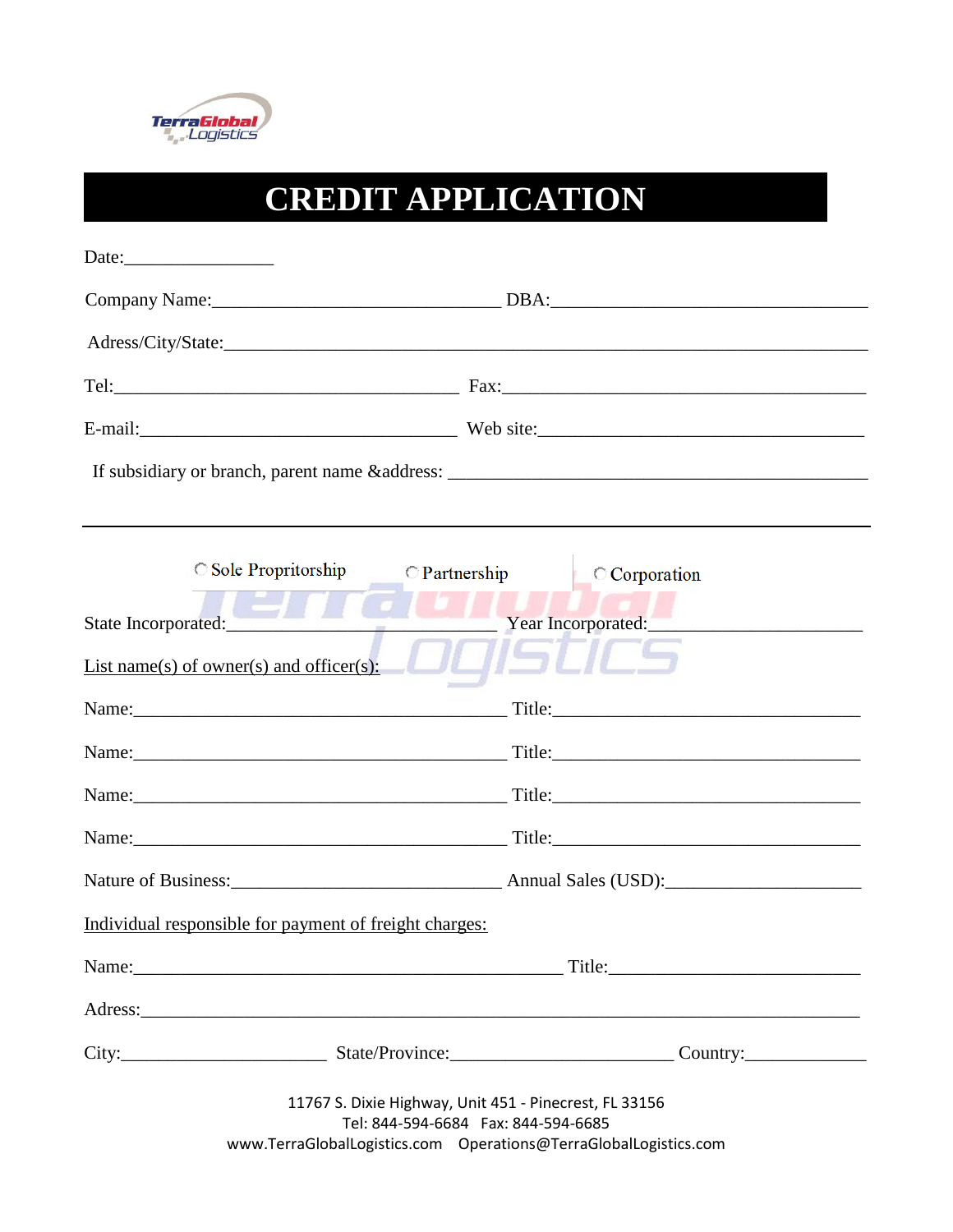|                                                                                                                                                                                                                                                                                                                                                                                                                                                    |                                       | Address: and the contract of the contract of the contract of the contract of the contract of the contract of the contract of the contract of the contract of the contract of the contract of the contract of the contract of t |  |
|----------------------------------------------------------------------------------------------------------------------------------------------------------------------------------------------------------------------------------------------------------------------------------------------------------------------------------------------------------------------------------------------------------------------------------------------------|---------------------------------------|--------------------------------------------------------------------------------------------------------------------------------------------------------------------------------------------------------------------------------|--|
|                                                                                                                                                                                                                                                                                                                                                                                                                                                    |                                       |                                                                                                                                                                                                                                |  |
|                                                                                                                                                                                                                                                                                                                                                                                                                                                    |                                       |                                                                                                                                                                                                                                |  |
| <b>Credit References:</b>                                                                                                                                                                                                                                                                                                                                                                                                                          |                                       |                                                                                                                                                                                                                                |  |
|                                                                                                                                                                                                                                                                                                                                                                                                                                                    |                                       |                                                                                                                                                                                                                                |  |
|                                                                                                                                                                                                                                                                                                                                                                                                                                                    |                                       |                                                                                                                                                                                                                                |  |
|                                                                                                                                                                                                                                                                                                                                                                                                                                                    |                                       |                                                                                                                                                                                                                                |  |
|                                                                                                                                                                                                                                                                                                                                                                                                                                                    | Account No.:<br>Terra Sob<br>Address: | Contact:<br>71SUCS  <br>the contract of the contract of the contract of the contract of the contract of                                                                                                                        |  |
|                                                                                                                                                                                                                                                                                                                                                                                                                                                    |                                       |                                                                                                                                                                                                                                |  |
|                                                                                                                                                                                                                                                                                                                                                                                                                                                    |                                       |                                                                                                                                                                                                                                |  |
|                                                                                                                                                                                                                                                                                                                                                                                                                                                    |                                       |                                                                                                                                                                                                                                |  |
|                                                                                                                                                                                                                                                                                                                                                                                                                                                    |                                       |                                                                                                                                                                                                                                |  |
|                                                                                                                                                                                                                                                                                                                                                                                                                                                    |                                       |                                                                                                                                                                                                                                |  |
|                                                                                                                                                                                                                                                                                                                                                                                                                                                    |                                       |                                                                                                                                                                                                                                |  |
| All invoices are due upon presentation. After 15 days, all accounts shall be deemed delinquent and shall bear interest at the rate of 1-1/2% per month (18%<br>annually). In the event suit is instituted to collect a delinquent account, client agrees to pay the costs of collection, including attorney's fees. In the event of<br>an insurance claim, client agrees to pay the total invoice amount, regardless to the outcome of such claim. |                                       |                                                                                                                                                                                                                                |  |

| Applicant's Signature                                  | Print Name | Title |  |
|--------------------------------------------------------|------------|-------|--|
| 11767 S. Dixie Highway, Unit 451 - Pinecrest, FL 33156 |            |       |  |
| Tel: 844-594-6684    Fax: 844-594-6685                 |            |       |  |
|                                                        |            |       |  |